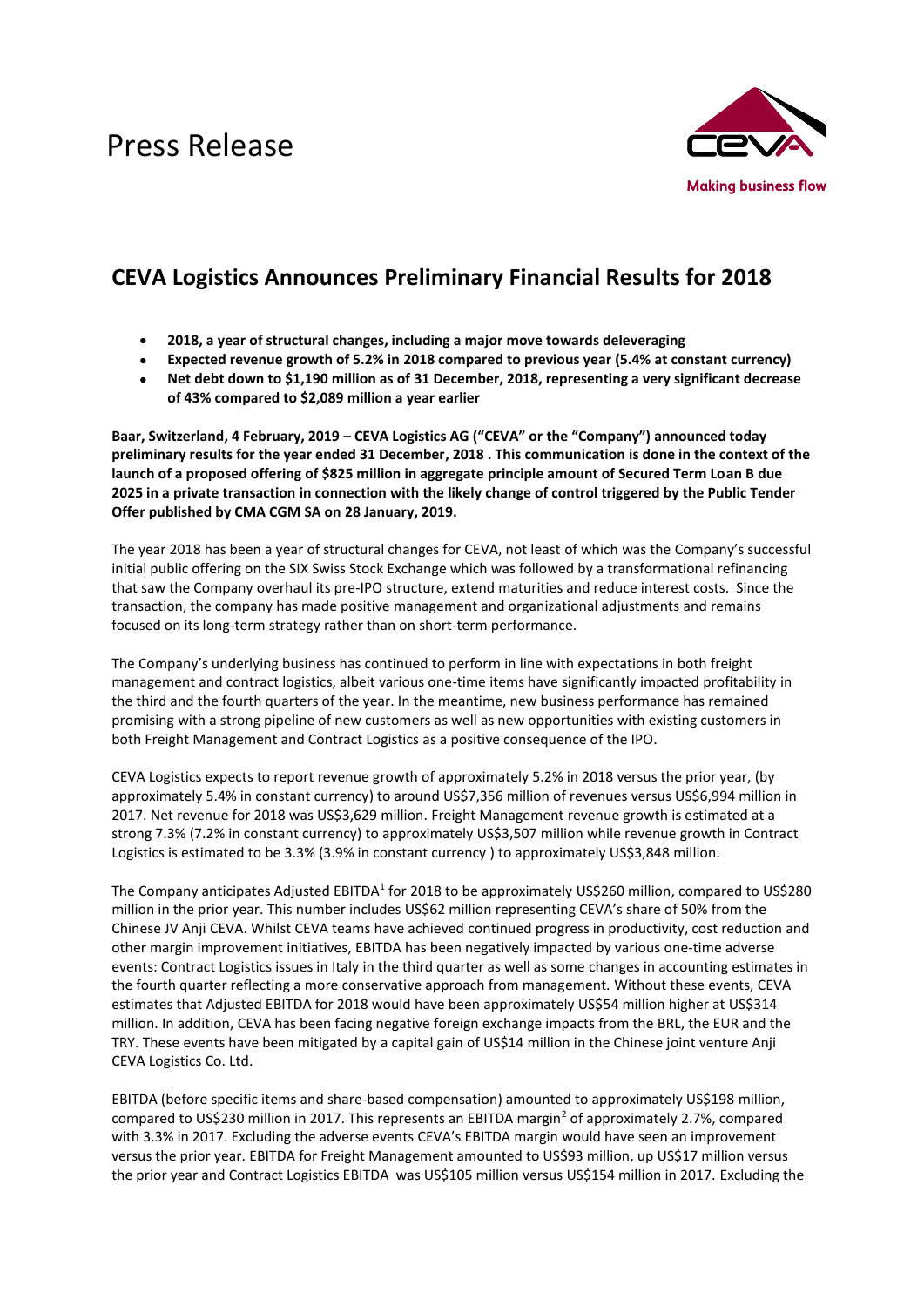

impact of the issues in Italy and changes in estimates, Contract Logistics EBITDA would have been US\$52 million higher and showing an increase versus the prior year.

CEVA capital expenditures have remained relatively stable at approximately US\$109 million in 2018 compared to US\$102 million in the prior year. The company anticipates net debt as of 31 December 2018 to be approximately US\$1,190 million down 43% compared to US\$2,089 million as of 31 December 2017 in line with the significant de-leveraging following the Initial Public Offering. Net working capital in the balance sheet was 2.3% of revenues at the end of 2018.

The publication of CEVA's audited financial results for the year ended 31 December 2018 will be released on 28 February 2019. A conference call will be held at 14:00 CET on this date.

*Note: These preliminary results are based on internal management accounts and reflect CEVA's preliminary expectations for its results for the year ended 31 December 2018. These estimates have been prepared by management and have not been reviewed or audited by an independent auditor. The estimates should not be regarded as a representation or forecast by CEVA or any other person regarding CEVA's results that will be reported for 2018 and investors should not place undue reliance on them. The preliminary results for 2018 quoted above are subject to our normal close process. Our actual results for 2018 could vary from these estimates and the differences could be material.* 

1 Adjusted EBITDA includes the Group's share of EBITDA from the Anji-CEVA joint venture and excludes specific items and non-cash share based compensation.

2 EBITDA margin is calculated based on the Group's EBITDA excluding the Anji-CEVA joint venture, specific items and non-cash share based compensation cost.

For additional information please contact:

#### *Investors:*

Pierre Bénaich SVP Investor Relations [pierre.benaich@cevalogistics.com](mailto:pierre.benaich@cevalogistics.com) +41 41 547 0048

#### *Media:*

Matthias Hochuli Group Head of Marketing and Communications [matthias.hochuli@cevalogistics.com](mailto:matthias.hochuli@cevalogistics.com) +41 41 547 00 52

Cathy Howe Pilot Marketing ch@pilotmarketing.co.uk Tel: +44 (0)208 941 5381